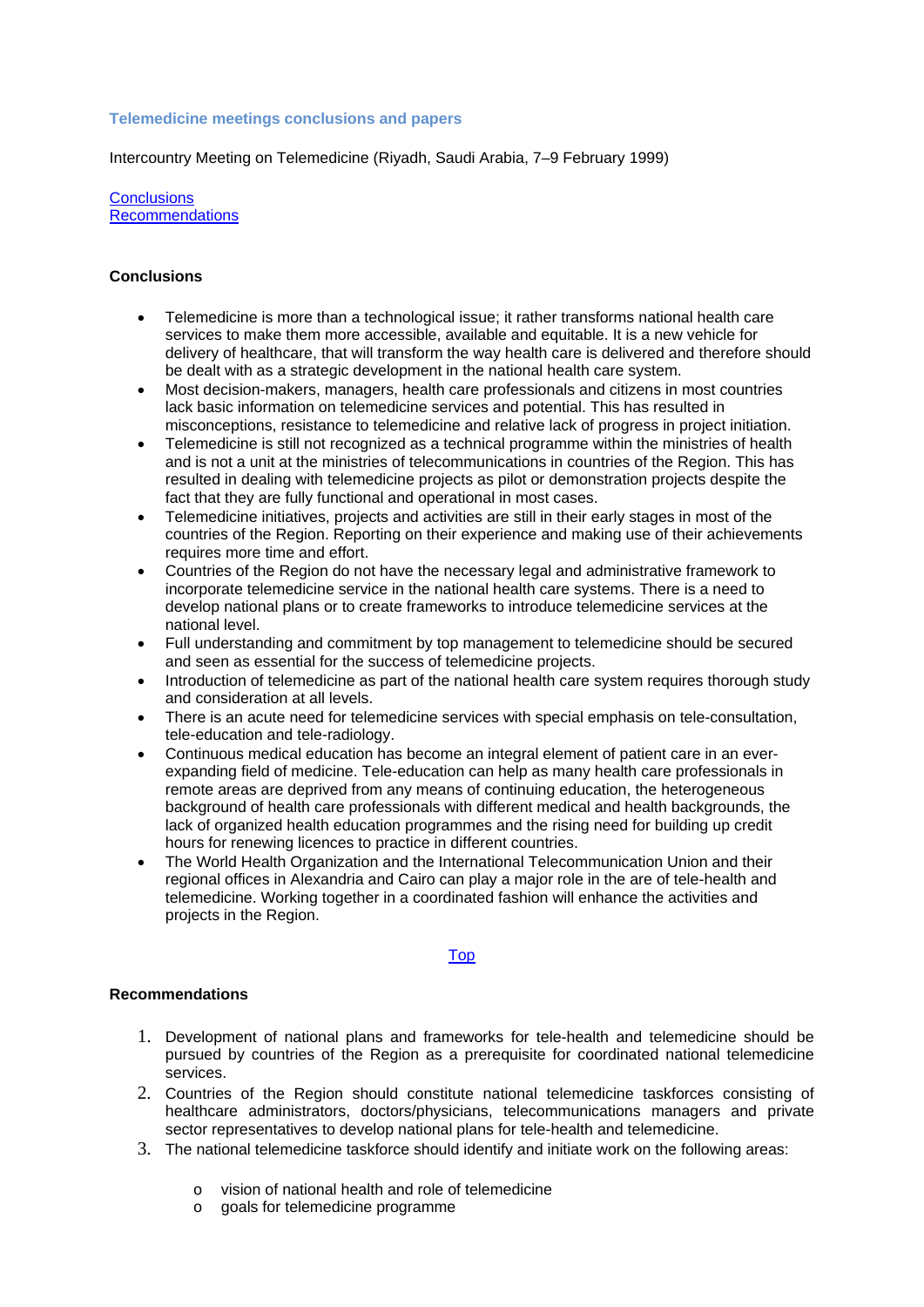- o understanding/identification of areas of need; focus on unprivileged/ underserved/unserved areas and/or wider/community coverage
- 
- o execute study/studies<br>o feasibility of programm feasibility of programme
- o pilot projects.
- 4. The national plan for telemedicine should build on components in the national health policy and other related policies, including national telecommunication policy, medical education policy, national information policy and information technology policy.
- 5. The national plan should ensure the full integration of telemedicine services in the national health care system. This integration should aim at horizontal rather than vertical development of telemedicine services. This requires the identification of providers of health care services and their specific roles such as the government, the private sector, the military system and possibly others. The plan should identify partners and stakeholders to enable development of a participatory approach with all concerned.
- 6. Any national plan should consider the availability of resources that will assist either at the planning stage or at the implementation stage. These resources may include:

human resources from the government, private sector, research and development institutions, nongovernmental organizations, and health and medical professionals

financial resources to support travel, consultancy assistance; access to information and data, locally and internationally

administrative support.

7. The national plan should recognize, from the outset, the constraints and difficulties that may hamper the implementation in the future. These may include:

initial hostility and resistance by patients and professionals

lack of awareness of and information on the value and benefits of telemedicine

lack of financial resources

absence of constitutional protection, laws, regulations and legislation to support telemedicine activities

weak intersectoral cooperation.

- 8. In the process of development of national telemedicine plan thorough analysis and understanding of the telecommunication sector should be secured, including identification of the major players and service providers and the relevant laws, regulations, and future plans.
- 9. The national plan for telemedicine should include a built-in mechanism for evaluation: a measurement of cost–effectiveness and efficacy, sustainability and expandability.
- 10. Regional cooperation should build on some sub-regional classification according to geographic proximity, language, socioeconomic status, etc. It is therefore recommended to establish sub-regional groups (networks) to promote collaboration, which may lead to develop telemedicine programmes within these groups of Member States. Among the sub-regional groups which might be considered are the north African countries, the countries of the Gulf Cooperation Council and the Fertile Crescent countries.
- 11. WHO/ITU should sponsor or conduct regional studies to assess, evaluate and analyse the feasibility of development and initiation of telemedicine programmes in the Region.
- 12. WHO/ITU should establish and publish guidelines for the development and initiation of telemedicine projects and programmes in the Region.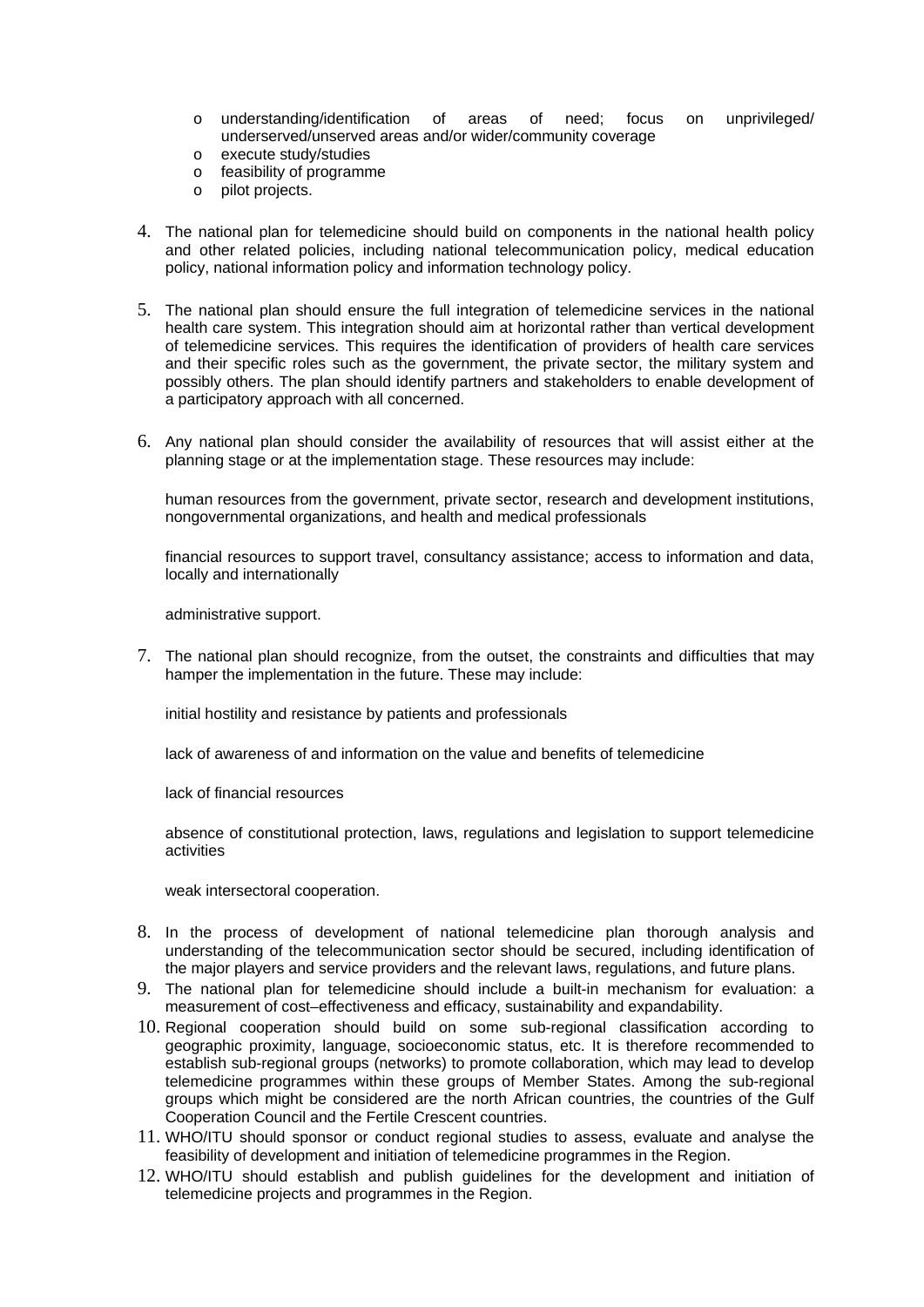- 13. As most of the countries of the Region lack a proper telecommunications infrastructure and as the Internet is available in all countries now, the Internet should be used as a carrier to establish connectivity between countries. Internet is reasonably cheap to make it available in health institutions and is easy to use with minimum training and resources.
- 14. WHO, ITU and countries of the Region are recommended to sponsor small projects aiming at introducing the Internet in all health care centres in the Region. This may include support to acquire a personal computer, modem, printer and one year connection.
- 15. In order to keep the current momentum and communication between professionals interested in telemedicine in the Eastern Mediterranean Region, it is recommended that the Regional Office establish a listserv, discussion group, a mailing list, a news bulletin and a virtual meeting room for telemedicine in the Region.
- 16. To disseminate information on telemedicine, it is recommended that WHO and its Regional Office establish web sites for telemedicine covering the status of telemedicine worldwide and provide listings with résumés of programmes and services in the Region. Sites should provide links to recommended sites, good practices, policies and new trends, and identify expert/resources institutions and use.
- 17. Tele-consultation in the areas of oncology, cardiology and the broader field of radiology should be among the first subjects to be introduced in regional and sub-regional cooperative telemedicine programmes as they constitute priorities in most countries.
- 18. In line with WHO and national health policies, which consider primary health care and preventive medicine to be the basis of an effective national health care system, it is recommended that WHO conduct a comprehensive study to help countries assess needs for telemedicine services and develop model national policy for their use.
- 19. WHO and its Regional Office should encourage its Member States to include health informatics, tele-health and telemedicine as a technical programme with separate budget lines and resources.
- 20. Training programmes, fellowships and field visits should be provided to health care and telecommunications staff from the Region to create the required human resources to support telemedicine activities in the Region.
- 21. To start tele-education activities for health care, responsible bodies should:

develop inventory medical education resources whereby each country will know what others have as this will reduce duplication

develop awareness and promotional materials to emphasize the importance of electronic medical records and interactive media as tools for continuing education

develop a mechanism of collaboration between medical colleges at country level and regional level in order to avoid duplication and enhance interaction

initiate national and regional pilot projects for medical education for health care professionals

approach the satellite operation companies in the Region such as Arabsat and Nilesat to solicit their views, opinions and possible support

develop and submit comprehensive and detailed proposals for tele-education initiatives to governments of different countries and have the approval and support of the ministry of health with the consideration of having this discussed at higher regional levels such as the WHO Regional Committee for the Eastern Mediterranean, the Arab Medical Board and the Council of Ministers of Health of Arab countries.

- 22. WHO should arrange a follow-up meeting to discuss and evaluate the progress in this area. This meeting should also propose technical solutions for telemedicine.
- 23. A regional task force should be established to follow up and work out the details of the proposed telemedicine/tele-education pilot projects, including:

subject matter for the telemedicine/tele-education links